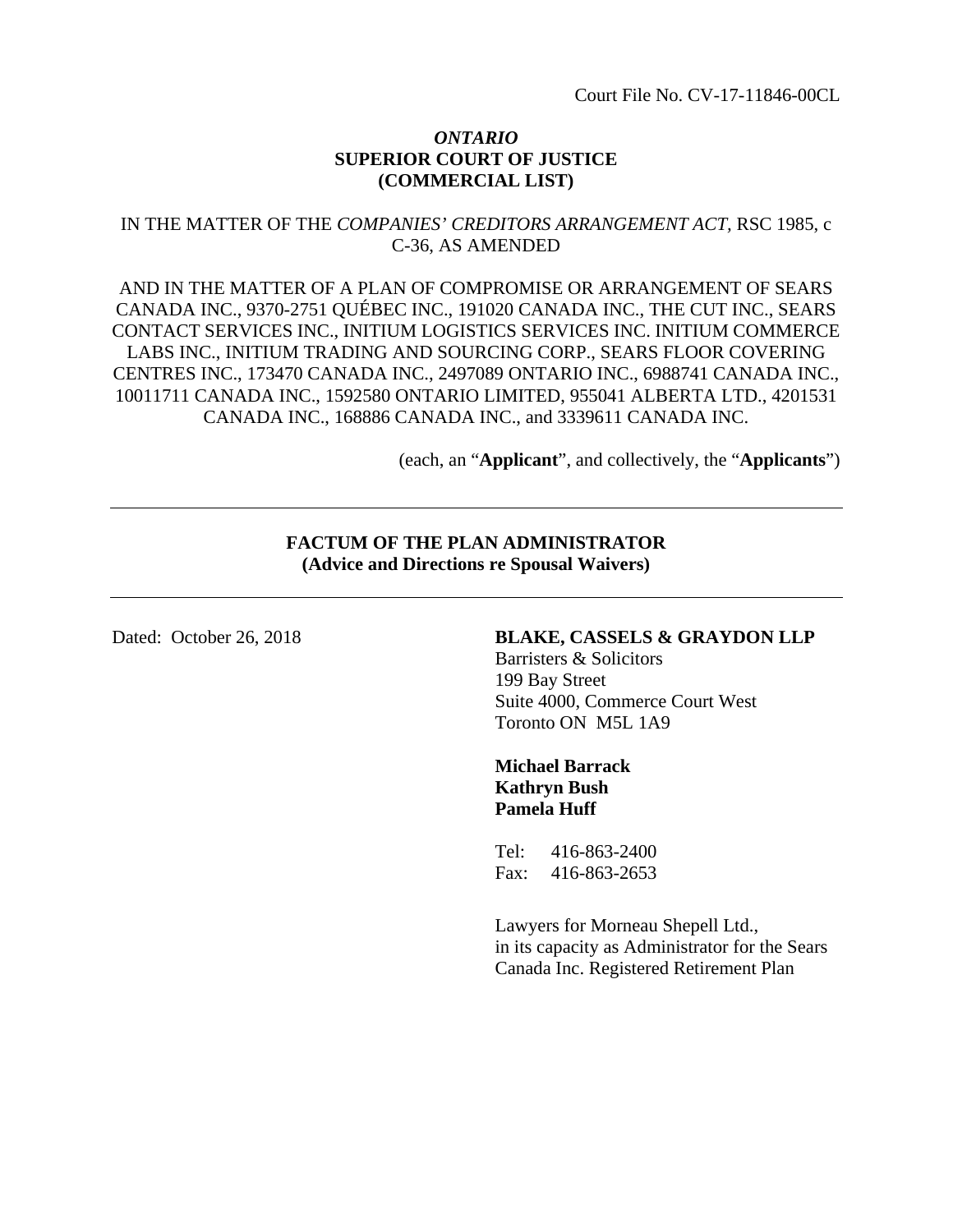TO: **SERVICE LIST** 

AND TO: **SUPPLEMENTARY E-SERVICE LIST [See Schedule "C"]**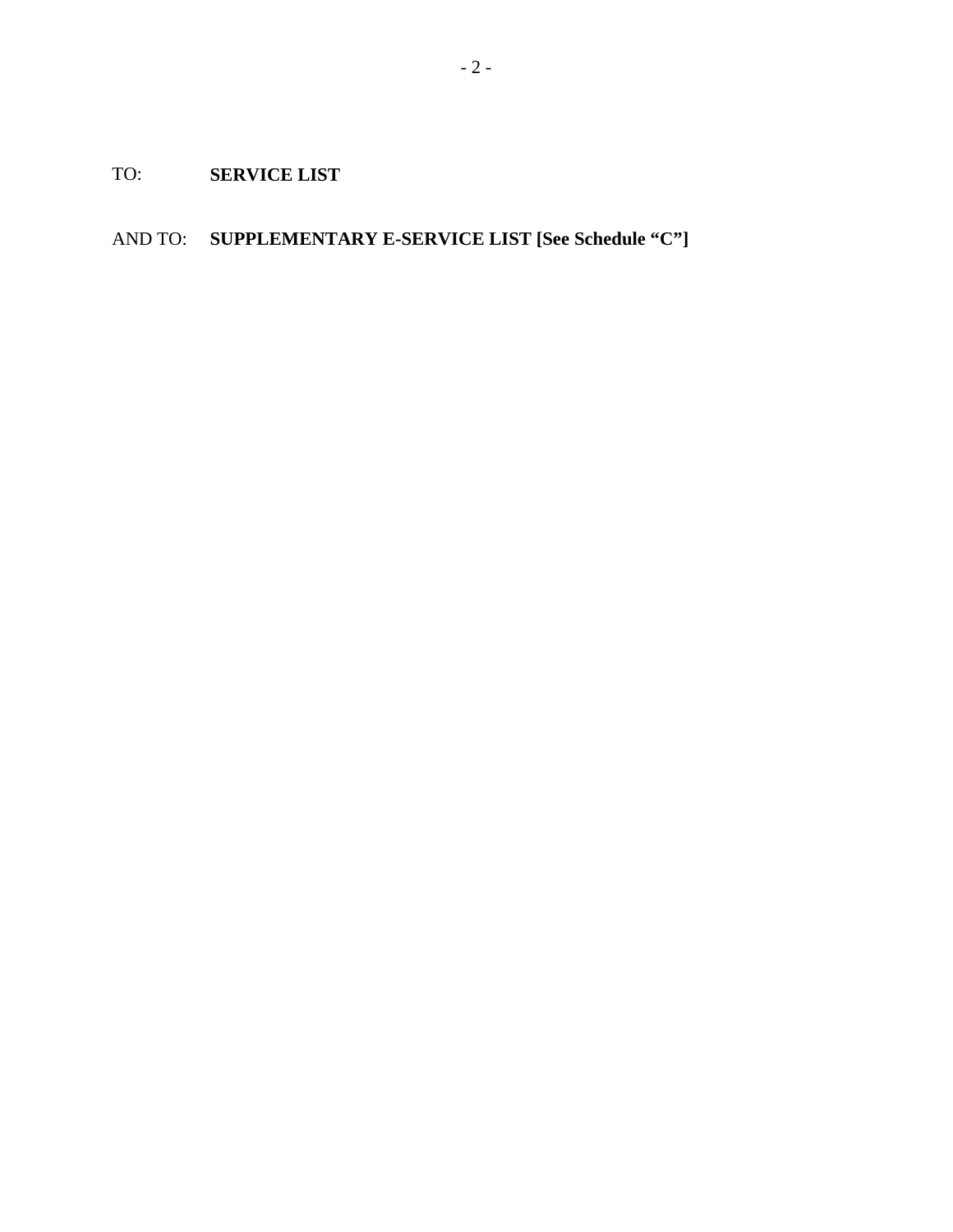#### **PART I - OVERVIEW**

1. Morneau Shepell Ltd. ("**Morneau Shepell**" or the "**Plan Administrator**"), in its capacity as Administrator for the Sears Canada Inc. Registered Retirement Plan (the **"Pension Plan"**), brings this motion seeking advice and directions as to whether it may accept as valid certain joint and survivor waiver forms (the **"Spousal Waivers"**). The Spousal Waivers were completed by spouses of Pension Plan members employed in British Columbia, Alberta, Saskatchewan, Manitoba, New Brunswick and Nova Scotia (the **"Plan Spouses"**) while Sears Canada Inc. (**"Sears Canada"**) was acting as administrator of the Pension Plan. Rather than using the forms prescribed by the applicable pension legislation in each of the provinces, the Plan Spouses executed the Spousal Waivers on the Ontario form. The Spousal Waivers do not comply, in all respects, with the prescribed forms in the provinces listed above.

2. If it is not able to rely on the Spousal Waivers, the Plan Administrator will incur significant professional and administrative fees to administer the entire process regarding non-compliant Spousal Waivers. Such a process could take many years as it would involve (i) attempting to identify and locate Plan Spouses or their estates if they are deceased, (ii) attempting to obtain compliant Spousal Waivers from Plan Spouses, (iii) attempting to recover any overpayments which were made to Pension Plan members in reliance on non-compliant Spousal Waivers, and (iv) requiring additional joint and survivor pension payments in circumstances where compliant spousal waivers cannot be obtained. It is estimated that \$32,000,000 in increased liabilities and costs would be incurred, which would increase the estimated Pension Plan wind up deficiency (the **"Wind Up Deficiency"**) to in excess of \$290,000,000.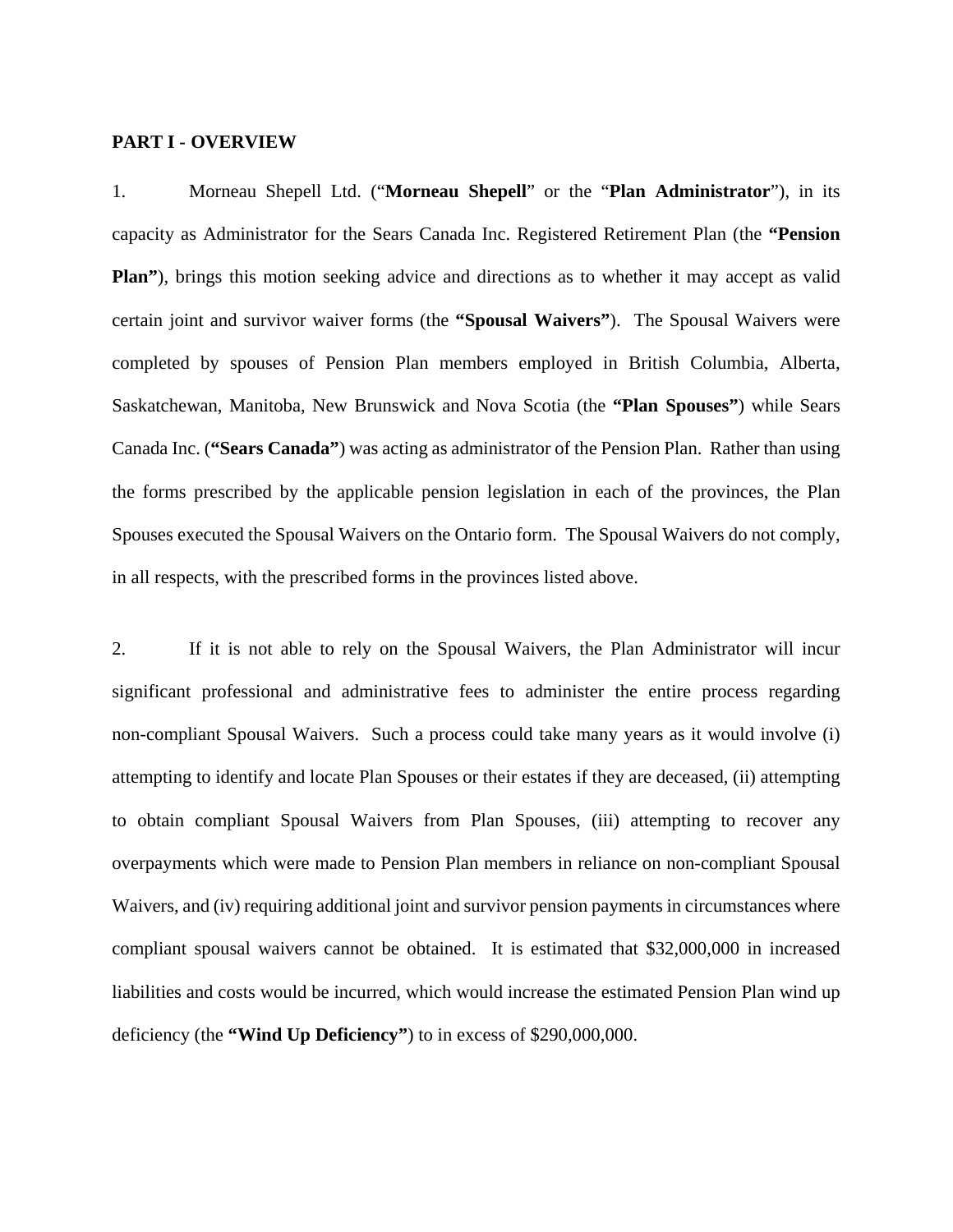3. It is reasonable and appropriate for the Court to provide advice and direction with respect to this issue given the implications for the Wind Up Deficiency, the Plan Administrator's claim in these CCAA proceedings and any potential distributions to creditors.

### **PART II - RELEVANT FACTS**

#### **Background regarding Spousal Waivers**

4. Prior to Morneau Shepell's appointment as Plan Administrator in October 2017, Sears Canada was the administrator of the Pension Plan, as required by the *Pension Benefits Act*  $(Ontario).$ <sup>1</sup> In that role, Sears Canada had oversight for the funding and management of the Pension Plan.<sup>2</sup>

5. When members were ready to commence receiving benefits under the Pension Plan, Sears Canada provided Pension Plan members with the ability to elect the form of pension they were entitled to receive. $3$ 

6. The normal form of pension for Pension Plan members without a spouse at the time of pension commencement was a single life pension with a 10-year guarantee ("**SL10**"). Pension Plan members with a spouse were required by the Pension Plan, unless a spousal waiver was completed as described in paragraph 9 below, to take a joint and survivor pension, which would provide the surviving spouse of the member with an entitlement to receive 66.67% of the pension the member was receiving prior to his or her death with a 10-year guarantee ("**J&S67**").4

1

<sup>1</sup> *Pension Benefits Act,* R.S.O. 1990, c. P-18 (the "*PBA*"). 2

<sup>&</sup>lt;sup>2</sup> Affidavit of Hamish Dunlop, affirmed August 24, 2018 ["Dunlop Affidavit"], at para. 9 [Motion Record, Tab 2, pp. 11-12].

<sup>&</sup>lt;sup>3</sup> Dunlop Affidavit, at para. 10 [Motion Record, Tab 2, p. 12].

<sup>4</sup> Dunlop Affidavit, at para. 10 [Motion Record, Tab 2, p. 12].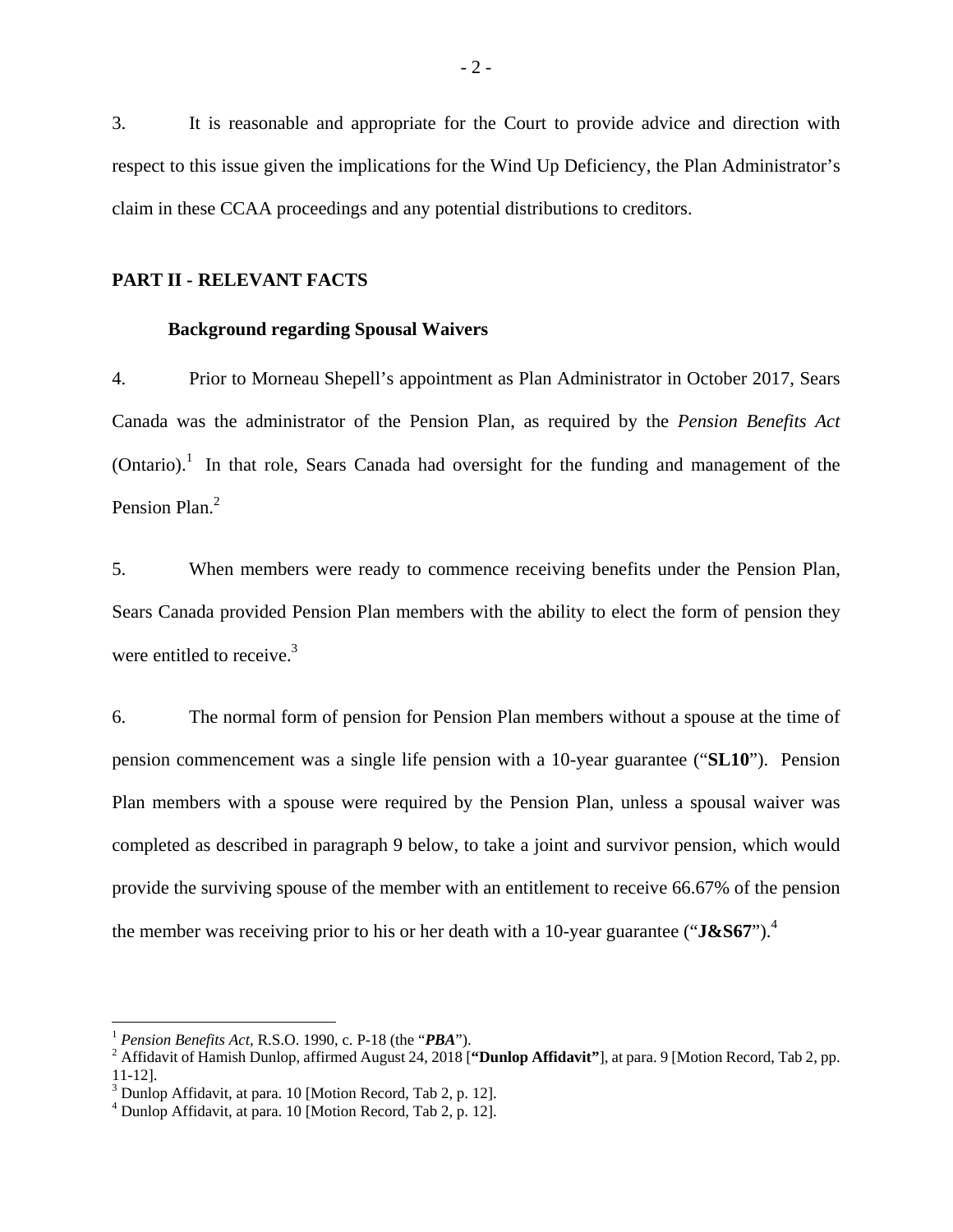7. The value of the benefits received by a member with a spouse is reduced to ensure that the total J&S67 benefits received by the member and his or her surviving spouse are the actuarial equivalent of the SL10 benefits.<sup>5</sup> In other words, the member with a spouse would receive a lower monthly benefit during his or her lifetime than a member with an SL10 pension to account for the fact that the member's surviving spouse would continue to receive benefits after the member's death.

8. By electing an alternative form of pension, which could provide less than the J&S67 entitlement to the member's surviving spouse (a **"sub-J&S67"**), the member received increased monthly pension benefits during his or her lifetime, up to the amount that would be received by a pensioner without a spouse (i.e. as would be provided under a SL10).<sup>6</sup>

9. Applicable provincial pension legislation provides that where a member with a spouse wishes to elect an alternative form of pension which would provide the spouse, if he or she survives the member, with less than a statutory minimum 60% joint and survivor benefit, a waiver in the form prescribed by the relevant provincial pension legislation must be signed by the spouse.<sup>7</sup>

#### **Morneau Shepell discovers issues with Spousal Waivers**

10. Following its appointment as Plan Administrator in October 2017, Morneau Shepell discovered that Sears Canada provided the waiver approved by the Ontario Superintendent of Financial Services (the **"Superintendent"**) under Ontario pension legislation (the "**Ontario**  Form") to all Plan Spouses, regardless of the province in which the Pension Plan member was employed.

<sup>&</sup>lt;sup>5</sup> Dunlop Affidavit, at para. 11 [Motion Record, Tab 2, p. 12].

<sup>6</sup> Dunlop Affidavit, at para. 12 [Motion Record, Tab 2, p. 12].

<sup>&</sup>lt;sup>7</sup> Dunlop Affidavit, at para. 12 [Motion Record, Tab 2, p. 12]. In Ontario, the waiver of the joint and survivor benefit is set out in section 46 of the PBA.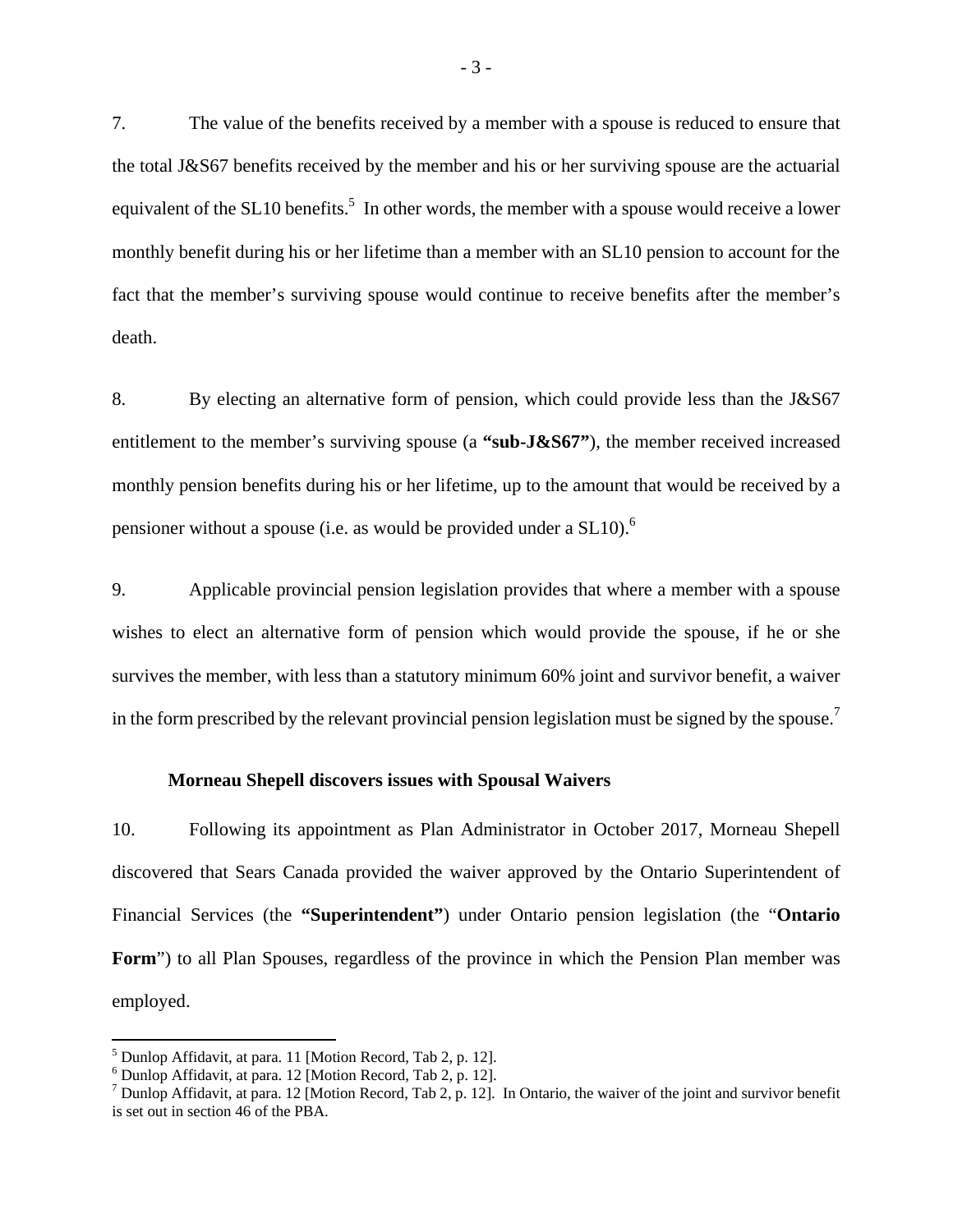11. Morneau Shepell has reviewed the waiver form approved in provinces other than Ontario and has determined that there are differences between the Spousal Waivers used by Sears Canada (i.e. the Ontario Form) and those required by pension legislation in other provinces. $8$ 

12. Copies of the relevant current provincial forms have been filed on this motion.<sup>9</sup> The main differences between the Ontario Form and the current forms of the other relevant provinces are summarized in the table below:  $10$ 

| <b>British Columbia</b> | Plan Spouse must confirm that the spousal waiver was signed not in<br>$\bullet$<br>presence of the Pension Plan member<br>Plan Spouse must also confirm that the Plan Spouse has reviewed a<br>current statement of the Pension Plan member's benefits<br>Spousal waiver contains additional details regarding what the waiver<br>means and must be signed closer to the date of retirement than the<br>Ontario Form |
|-------------------------|----------------------------------------------------------------------------------------------------------------------------------------------------------------------------------------------------------------------------------------------------------------------------------------------------------------------------------------------------------------------------------------------------------------------|
| <b>Alberta</b>          | Plan Spouse must certify that the spousal waiver was signed not in<br>presence of Pension Plan member<br>Plan Spouse must also certify that the Plan Spouse has seen the<br>Pension Plan member's retirement statement and is signing of his or<br>her own free will<br>Spousal waiver must be signed closer to the date of retirement than the<br><b>Ontario Form</b>                                               |
| <b>Saskatchewan</b>     | Plan Spouse must certify that the spousal waiver was signed not in<br>presence of the Pension Plan member<br>Plan Spouse must also certify that the spousal waiver is being signed of<br>his or her own free will without any compulsion on the part of the<br>Pension Plan member<br>Spousal waiver must be signed closer to the date of retirement than the<br><b>Ontario Form</b>                                 |

<sup>8</sup> Dunlop Affidavit, at para. 14 [Motion Record, Tab 2, p. 13].

<sup>&</sup>lt;sup>9</sup> The relevant forms for British Columbia, Saskatchewan, Manitoba, New Brunswick and Nova Scotia are included at Exhibit B to the Dunlop Affidavit. The Alberta form is attached as Appendix C to the Twenty-Second Report of FTI Consulting Canada Inc., as Monitor, dated September 7, 2018 ["**Twenty-Second Report of the Monitor**"].<br><sup>10</sup> Dunlop Affidavit, at para. 18 [Motion Record, Tab 2, pp. 15-16].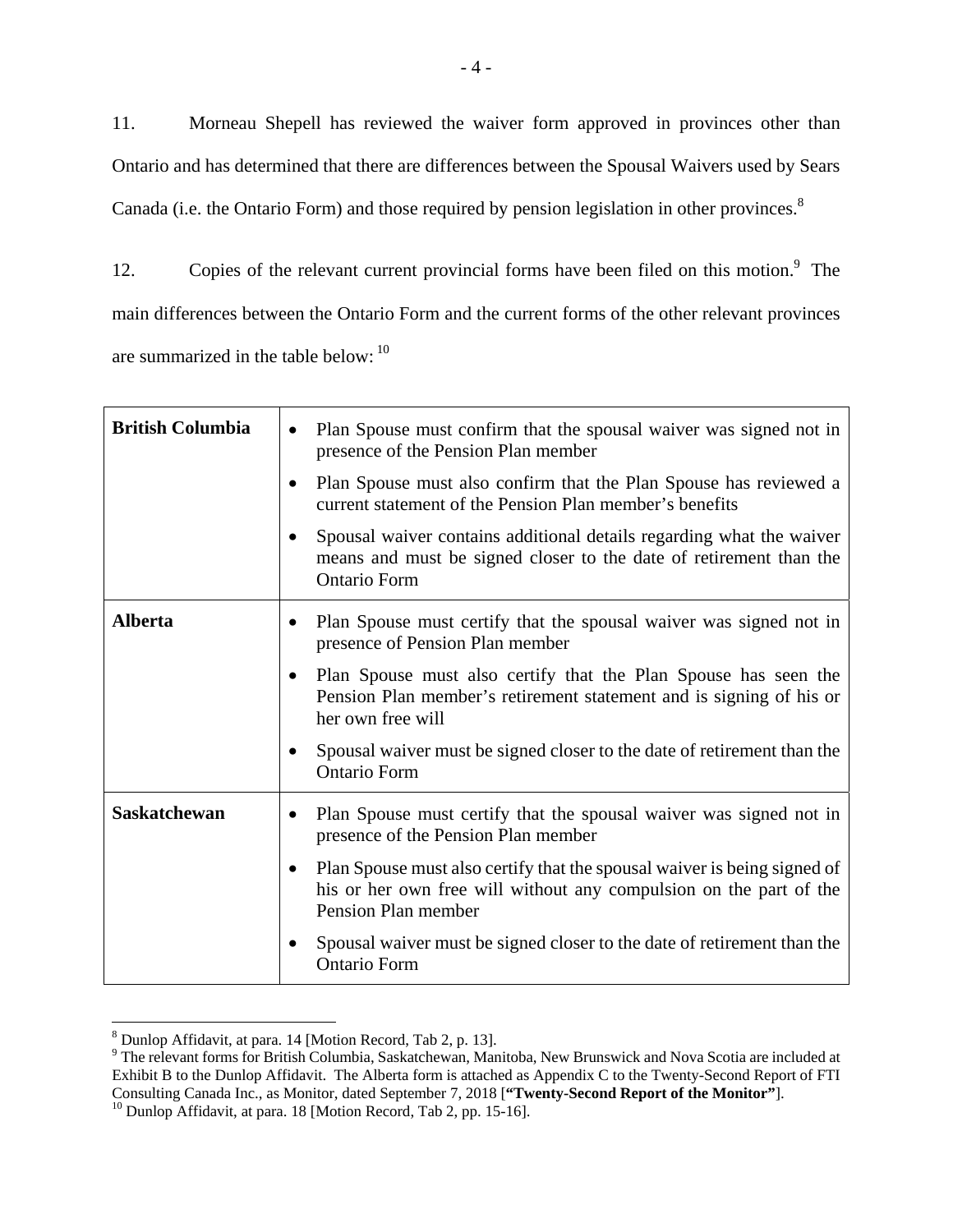| <b>Manitoba</b>      | Plan Spouse must certify that the spousal waiver was signed not in<br>presence of the Pension Plan member                                                                                                      |  |
|----------------------|----------------------------------------------------------------------------------------------------------------------------------------------------------------------------------------------------------------|--|
|                      | Plan Spouse must also certify that the Plan Spouse has seen the<br>Pension Plan member's retirement statement and is signing of his or<br>her own free will without duress, coercion or compulsion of any kind |  |
|                      | Spousal waiver must be signed closer to the date of retirement than the<br><b>Ontario Form</b>                                                                                                                 |  |
| <b>New Brunswick</b> | Spousal waiver must be notarized or commissioned<br>Plan Spouse must acknowledge that he or she has signed freely and<br>voluntarily                                                                           |  |
| <b>Nova Scotia</b>   | Spousal waiver must be witnessed                                                                                                                                                                               |  |

13. As at December 31, 2016, Morneau Shepell has identified a total of 1,214 Pension Plan members employed in the provinces of British Columbia, Alberta, Saskatchewan, Manitoba, New Brunswick and Nova Scotia at the time of their employment termination, who had a spouse at the time they commenced receiving benefits and who elected a sub-J&S67 benefit.<sup>11</sup>

14. Of the 1,214 Pension Plan members referred to above, the vast majority (1,142) are receiving benefits equivalent to the SL10 entitlement, with no spousal benefit payable.<sup>12</sup> As the SL10 entitlement was selected by the member, Sears Canada's records do not contain any information with respect to the Plan Spouse who signed the Spousal Waiver or where that person may be contacted.13 Additionally, the data available to Morneau Shepell does not include Pension Plan members with spouses at the time of termination of their employment who have now died but

 $11$  Dunlop Affidavit, at para. 16 [Motion Record, Tab 2, p. 14].

 $12$  Dunlop Affidavit, at para. 17 [Motion Record, Tab 2, p. 14].

<sup>&</sup>lt;sup>13</sup> Dunlop Affidavit, at para. 17 [Motion Record, Tab 2, p. 14].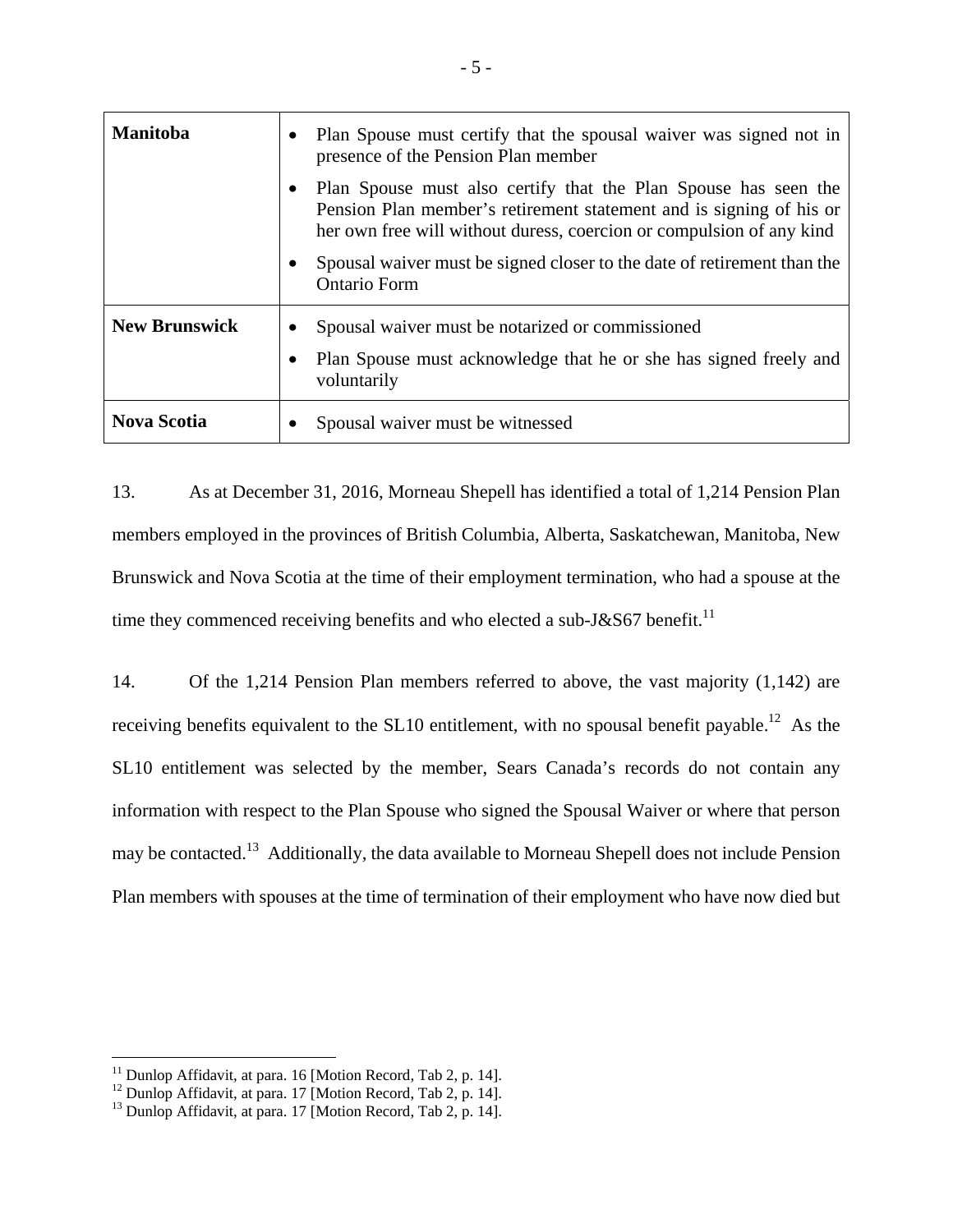previously received SL10 or sub-J&S67 entitlements.<sup>14</sup> Morneau Shepell continues to investigate and may uncover additional non-compliant Spousal Waivers.<sup>15</sup>

#### **Potential impact if the Spousal Waivers are deemed invalid**

15. If Morneau Shepell is unable to accept as valid the non-compliant Spousal Waivers, all Plan Spouses would have to be contacted and given an opportunity to elect to sign a compliant Spousal Waiver.<sup>16</sup> Attempting to identify and locate the relevant individuals would involve considerable expense and effort, which may include having to hire private investigators.  $17$ Additionally, given that some Pension Plan members and/or Plan Spouses have passed away since the Spousal Waivers were signed, the Plan Administrator would need to attempt to identify and locate the relevant estates and seek the execution of new compliant Spousal Waivers from the estates.

16. If Plan Spouses who are located decline to sign a compliant Spousal Waiver, there will be an increase in the Wind Up Deficiency as a result of additional benefits which will be payable to those Plan Spouses from the Pension Plan.<sup>18</sup> The Pension Plan members whose spouses would have such survivor entitlements will have received something more than the J&S67 benefits as a result of Sears Canada's recognition of the non-complaint Spousal Waiver.<sup>19</sup> The Plan Administrator may seek to recover the overpayments from the member; for example, where the member is still alive, or the member's estate is not settled and has sufficient assets to repay such

<sup>&</sup>lt;sup>14</sup> Dunlop Affidavit, at para. 21 [Motion Record, Tab 2, p. 17].

<sup>&</sup>lt;sup>15</sup> Dunlop Affidavit, at para. 17 [Motion Record, Tab 2, p. 14].

<sup>&</sup>lt;sup>16</sup> Dunlop Affidavit, at para. 19 [Motion Record, Tab 2, p. 16].

<sup>&</sup>lt;sup>17</sup> Dunlop Affidavit, at para. 19 [Motion Record, Tab 2, p. 16].

<sup>&</sup>lt;sup>18</sup> Dunlop Affidavit, at para. 20 [Motion Record, Tab 2, p. 16].

<sup>19</sup> Dunlop Affidavit, at para. 20 [Motion Record, Tab 2, p. 16].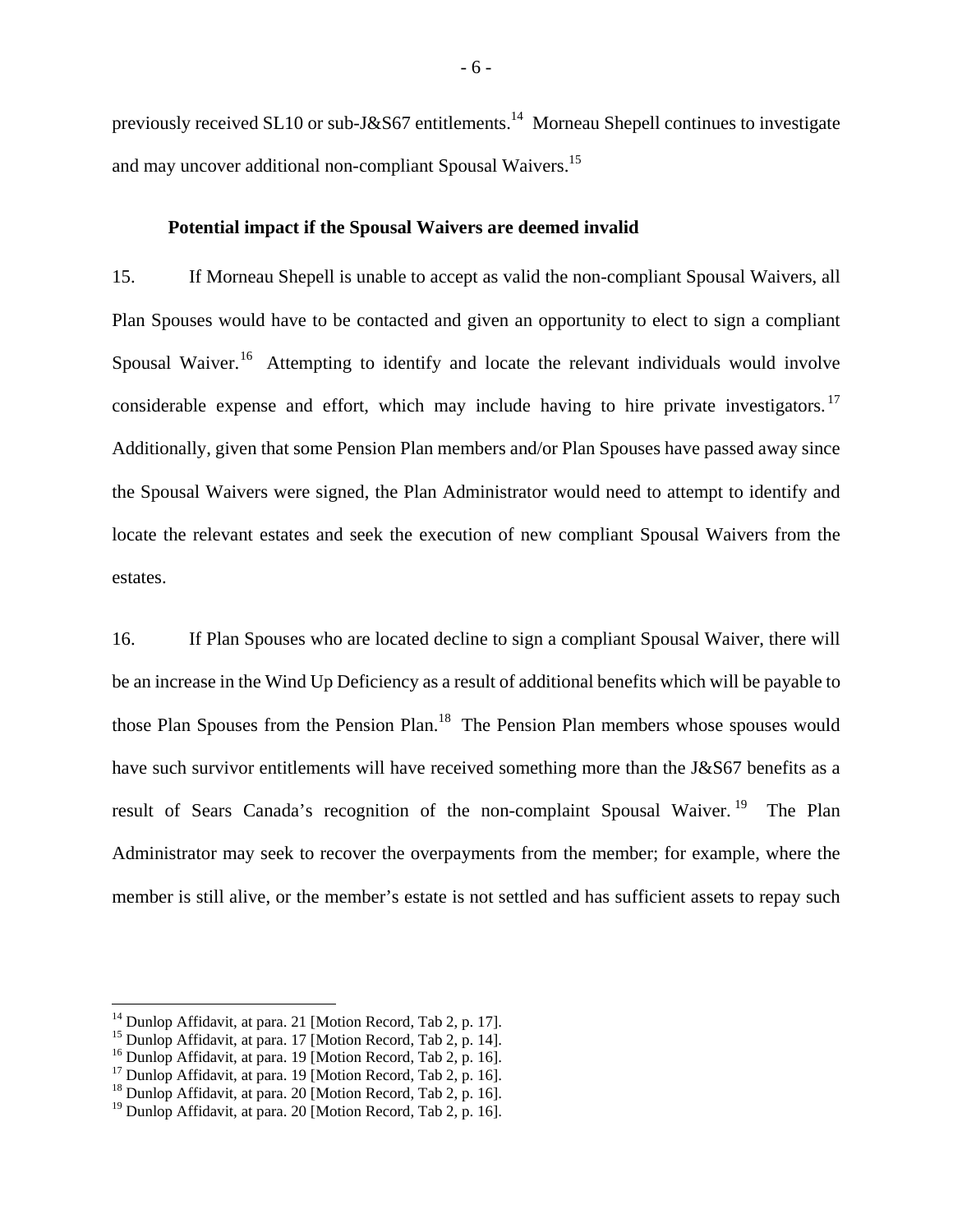overpayments.20 Efforts to recover such overpayments will likely cause hardship to the affected Pension Plan members.

17. In addition, a Pension Plan member who worked in one of the relevant provinces may have elected a sub-J&S67 benefit and both the Pension Plan member and the Plan Spouse may have died.<sup>21</sup> If the Pension Plan member predeceased the Plan Spouse, and if the Spousal Waiver is not enforceable, then the Plan Spouse's estate would be entitled to survivor pension payments that would have been made between the Pension Plan member's date of death and the date of death of the Plan Spouse.<sup>22</sup>

18. If it is not able to rely on the Spousal Waivers, the Plan Administrator will incur significant professional and administrative fees to administer the entire process regarding non-compliant Spousal Waivers, which could take many years.<sup>23</sup> The Plan Administrator's actuaries have estimated an additional \$32,000,000 in liabilities in respect of the Pension Plan if (a) all non-complaint Spousal Waivers are not accepted as valid, and (b) compliant Spousal Waivers are not executed by the applicable Plan Spouse and no recovery is made from Pension Plan members for overpayments, including the additional professional and administrative costs to administer the process to locate Plan Spouses and to attempt to recover any overpayments which were made to Pension Plan members in reliance on the non-compliant Spousal Waivers.<sup>24</sup>

19. Further, it is likely that many Plan Spouses may never be located, leaving the Plan Administrator with no choice but to seek further direction from the Court in order to administer the Pension Plan or to withhold a significant contingency reserve to ensure funds are available in the

<sup>&</sup>lt;sup>20</sup> Dunlop Affidavit, at para. 20 [Motion Record, Tab 2, p. 16].

<sup>&</sup>lt;sup>21</sup> Dunlop Affidavit, at para. 22 [Motion Record, Tab 2, p. 17].

<sup>&</sup>lt;sup>22</sup> Dunlop Affidavit, at para. 22 [Motion Record, Tab 2, p. 17].

<sup>&</sup>lt;sup>23</sup> Dunlop Affidavit, at paras. 24 and 26 [Motion Record, Tab 2, p. 18].

 $^{24}$  Dunlop Affidavit, para. 25 [Motion Record, Tab 2, p. 18].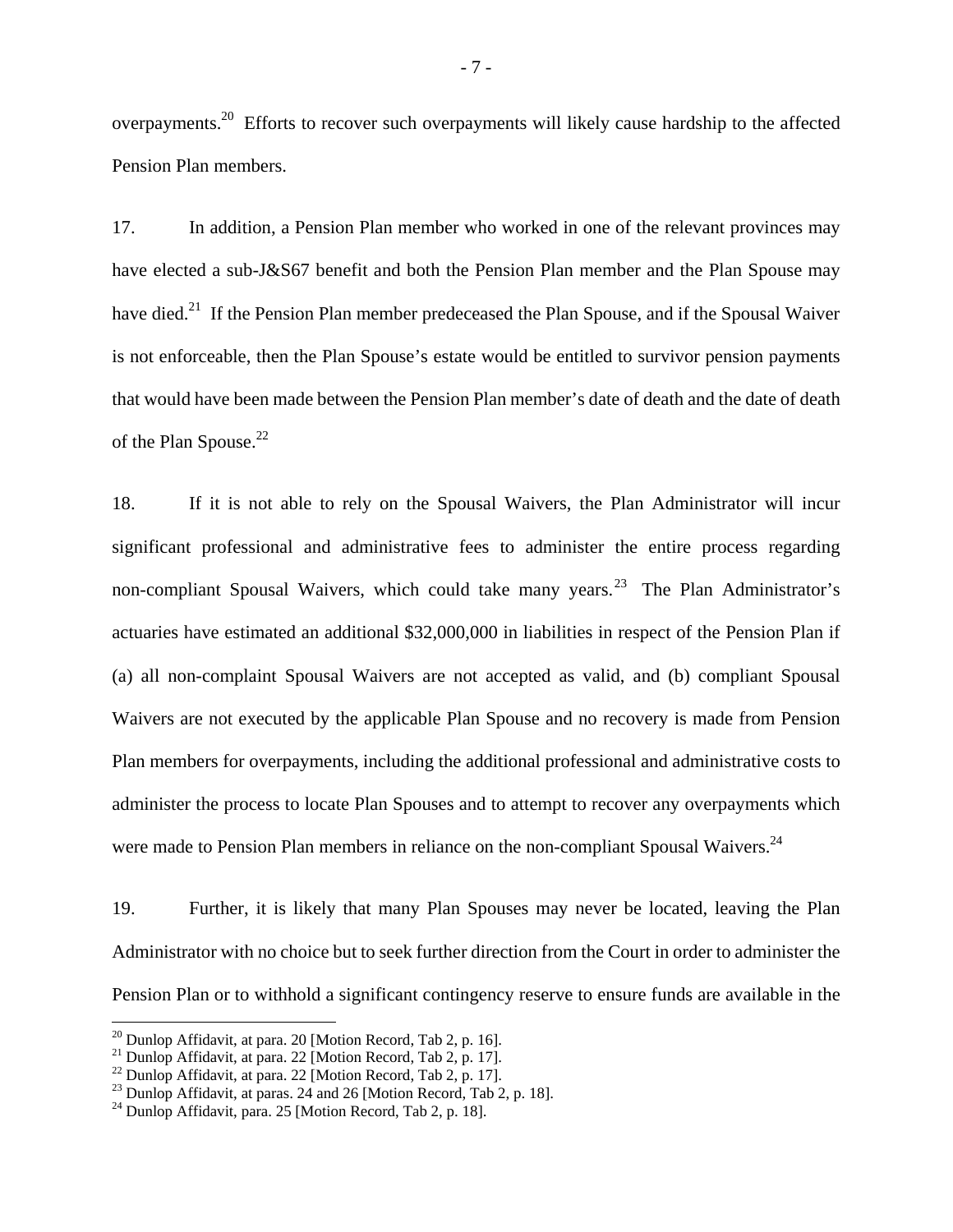Pension Plan if these Plan Spouses come forward and are not prepared to execute a compliant Spousal Waiver.<sup>25</sup>

#### **Notice of this motion**

20. The Plan Administrator has been in contact with the Superintendent, as the major authority responsible for the regulation of the Pension Plan, and has advised the Superintendent of the issues related to the Spousal Waivers and of the Plan Administrator's intention to bring this motion.<sup>26</sup>

21. In addition to bringing this motion on notice to the service list, the Plan Administrator has also notified the pension regulators and superintendents in each of British Columbia, Alberta, Saskatchewan, Manitoba, New Brunswick and Nova Scotia.<sup>27</sup> To date, neither the Plan Administrator nor its counsel has been contacted by any of these parties regarding this motion for advice and directions.

22. Given that it is impractical to identify and contact the Plan Spouses, the Plan Administrator published advertisements regarding this motion in two national newspapers (one in English and one in French) on October 16, 2018, thereby effecting service on Plan Spouses pursuant to this Court's Substituted Service Order dated October 10, 2018.28

<sup>&</sup>lt;sup>25</sup> Dunlop Affidavit, at para. 26 [Motion Record, Tab 2, p. 18].

 $^{26}$  Dunlop Affidavit, at para. 27 [Motion Record, Tab 2, pp. 18-19].

<sup>&</sup>lt;sup>27</sup> Affidavit of Service of Wanda Marshall, sworn September 19, 2018.

<sup>&</sup>lt;sup>28</sup> Affidavit of Service of Margaret Carmichael, sworn October 25, 2018.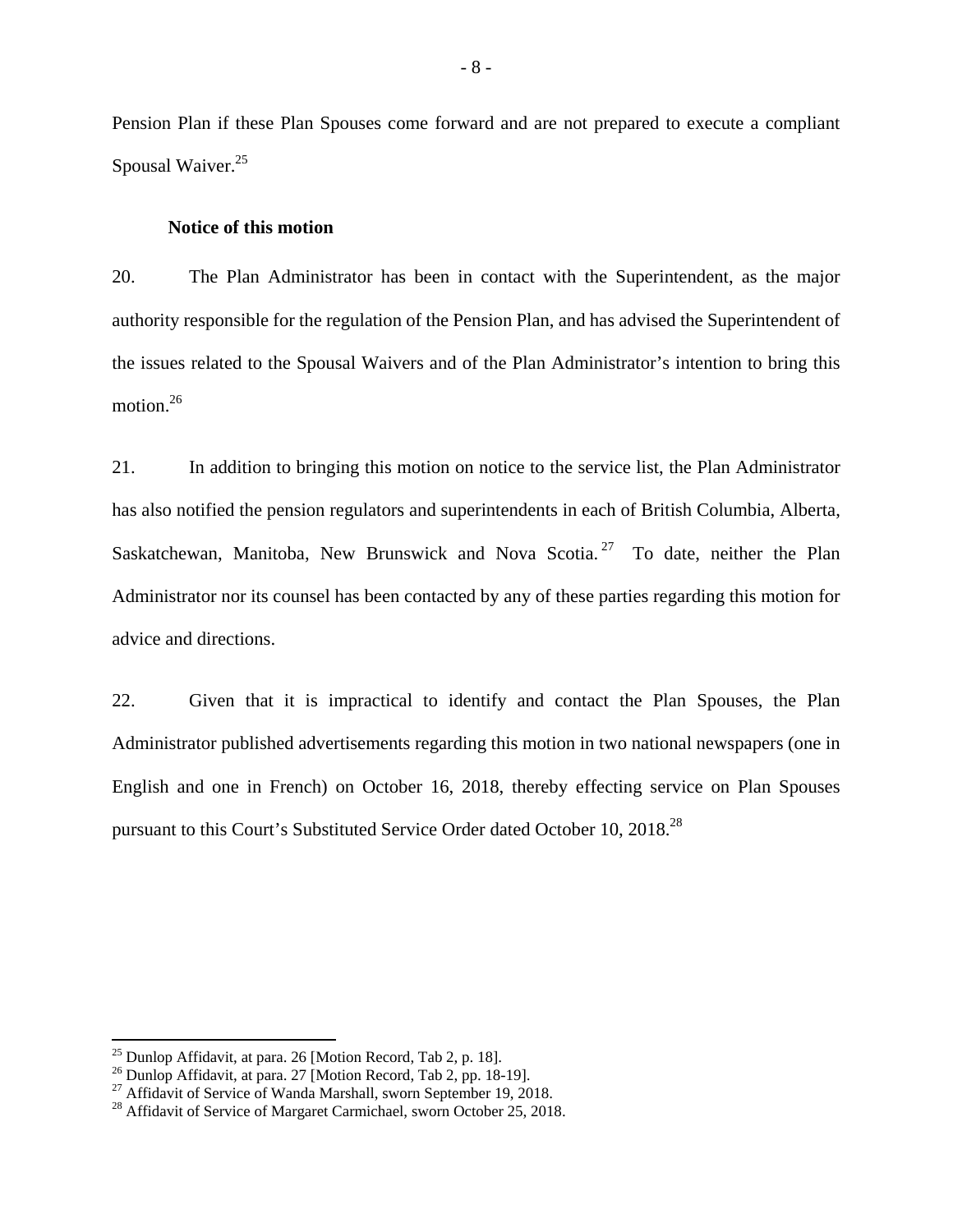#### **PART III - STATEMENT OF ISSUES, LAW & AUTHORITIES**

23. The sole issue for the Court to determine on this motion is whether to permit the Plan Administrator to accept as valid the non-compliant Spousal Waivers given the circumstances of this case.

### **This Court has jurisdiction to provide advice and directions to the Plan Administrator regarding the Spousal Waivers**

24. This Court has jurisdiction to provide advice and direction to the Plan Administrator pursuant to the *Companies' Creditors Arrangement Act* (**"CCAA"**) 29 and the terms of the Employee and Retiree Claims Procedure Order dated February 22, 2018 (the **"Employee and Retiree Claims Procedure Order"**).

25. The CCAA grants broad and flexible authority to the supervising court to make the orders necessary to facilitate the reorganization of the debtor and achieve the CCAA's remedial objectives.30 One of these objectives is to protect the interests of creditors and to enable an orderly distribution of the debtor company's affairs. $31$ 

26. As the Supreme Court of Canada has explained, CCAA courts are often confronted with issues that require court intervention beyond the initial stay of proceedings:

> When large companies encounter difficulty, reorganizations become increasingly complex. *CCAA* courts have been called upon to innovate accordingly in exercising their jurisdiction beyond merely staying proceedings against the debtor to allow breathing

 $^{29}$  R.S.C. 1985, c. C-36.

<sup>30</sup> *Ted Leroy Trucking [Century Services] Ltd., Re*, 2010 SCC 60 ["*Century Services*"], at para. 19 [Book of Authorities, Tab 1].

<sup>31</sup> *Lehndorff General Partner Ltd., Re*, [1993] O.J. No. 14 (Gen. Div.), at para. 7 [Book of Authorities, Tab 2].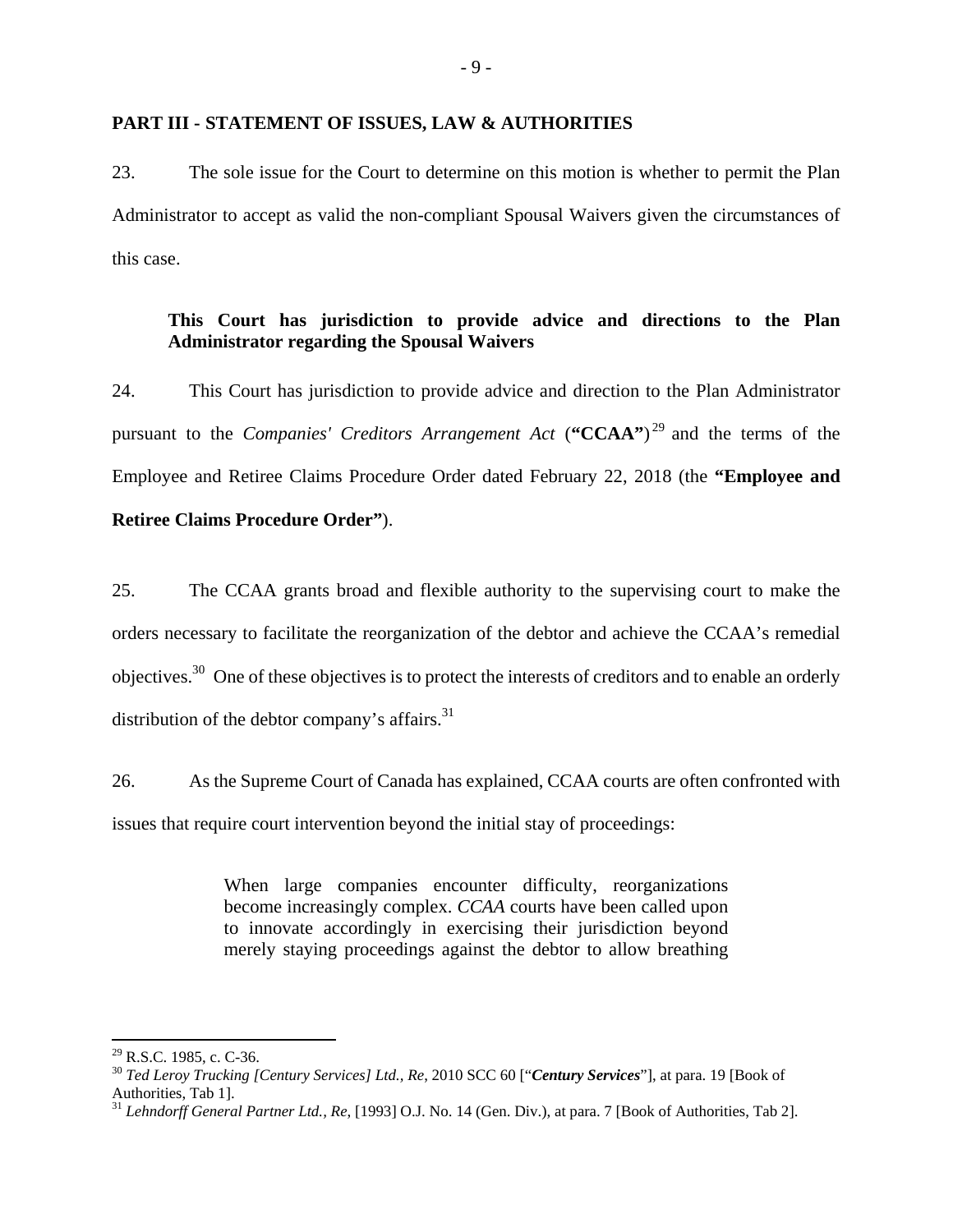room for reorganization. They have been asked to sanction measures for which there is no explicit authority in the *CCAA.32*

27. Section 11 of the CCAA provides the Court with a general power to make any order that it considers appropriate in the circumstances:

# **General power of court**

Despite anything in the *Bankruptcy and Insolvency Act* or the *Winding-up and Restructuring Act*, if an application is made under this Act in respect of a debtor company, *the court*, on the application of any person interested in the matter, *may*, subject to the restrictions set out in this Act, on notice to any other person or without notice as it may see fit, *make any order that it considers appropriate in the circumstances*. [Emphasis added.]

28. Section 11 confers broad jurisdiction on the Court to grant orders necessary to "fill in gaps" within the context of a CCAA proceeding.  $33$  The Court has the flexibility to make appropriate orders that advance the remedial objectives of the CCAA:

> The CCAA is designed to be a flexible instrument, and it is that very flexibility which gives it its efficacy… orders are made, if the circumstances are appropriate and the orders can be made within the framework and in the spirit of the CCAA legislation.<sup>34</sup>

29. Similarly, CCAA claims procedures are designed to move the restructuring process along in an efficient and cost effective manner.<sup>35</sup>

30. Pursuant to the Employee and Retiree Claims Procedure Order, this Court authorized the Plan Administrator to submit a claim in respect of the Pension Plan in this CCAA proceeding

<sup>&</sup>lt;sup>32</sup> Century Services, at para. 61 [Book of Authorities, Tab 1].<br><sup>33</sup> Stelco Inc., Re (2005), 75 O.R. (3d) 5, at para. 32 [Book of Authorities, Tab 3].<br><sup>34</sup> Canadian Red Cross Society/Société canadienne de la Croix-Rouge, [Book of Authorities, Tab 4].

<sup>35</sup> *Canwest Global Communications Corp., Re*, 2011 ONSC 2215*,* at para. 33 [Book of Authorities, Tab 5].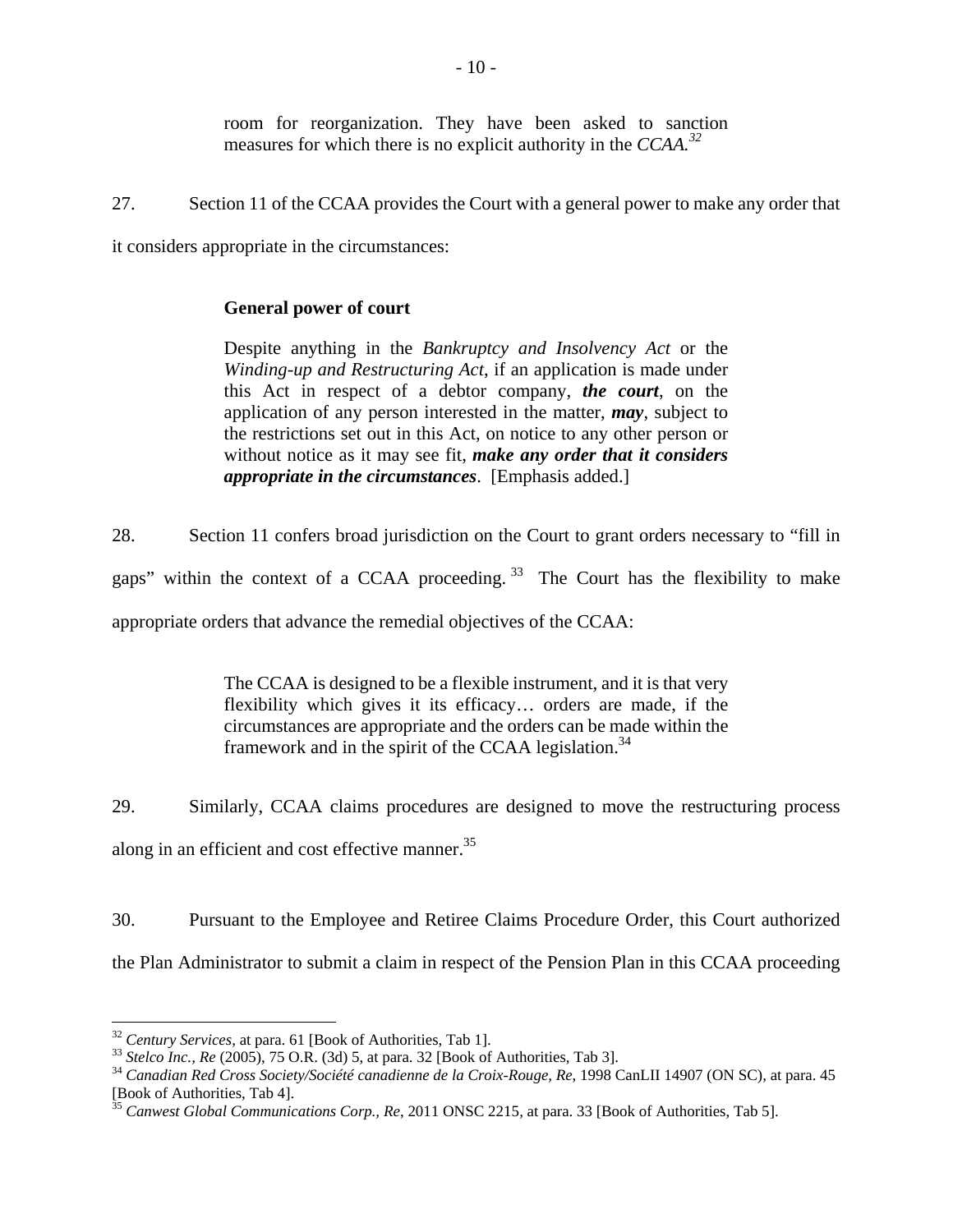(the **"Sears Pension Claim"**). In preparing and submitting the Sears Pension Claim, the Plan Administrator is "entitled, without independent investigation, to rely on the books and records of the Sears Canada Entities and any information provided by the Sears Canada Entities".<sup>36</sup> The Employee and Retiree Claims Procedure Order also authorizes the Plan Administrator to apply to this Court for advice and directions concerning the discharge of its powers and duties under the Employee and Retiree Claims Procedure Order.<sup>37</sup>

31. Following the delivery of its Proof of Claim in respect of the Wind Up Deficiency for the Pension Plan, the Plan Administrator discovered the issue regarding the Spousal Waivers used by Sears Canada which may materially affect the Sears Pension Claim submitted pursuant to the Employee and Retiree Claims Procedure Order.

32. It is reasonable and appropriate for this Court to provide advice and directions regarding the Plan Administrator's ability to accept the Spousal Waivers as valid notwithstanding that they are not, in all respects, compliant with the applicable provincial pension legislation, given that:

- (a) The validity of the Spousal Waivers may have a material impact on the amount of the Sears Pension Claim; and
- (b) Treatment of the Sears Pension Claim will need to be resolved prior to any distribution to creditors in this CCAA proceeding (through a proposed plan of arrangement and compromise or otherwise).

 $36$  Employee and Retiree Claims Procedure Order, para. 20.  $37$  Employee and Retiree Claims Procedure Order, para. 82.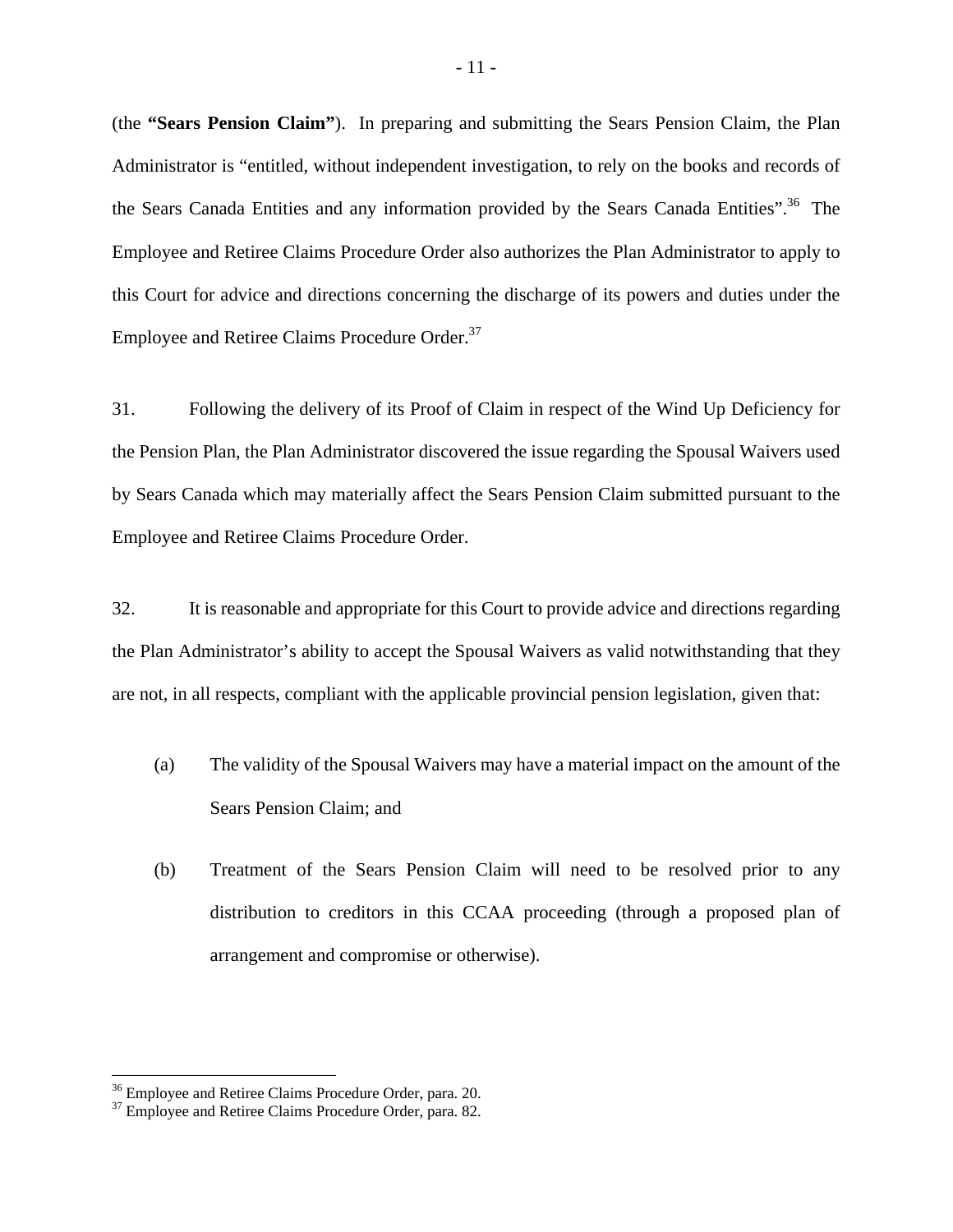# **Relevant considerations to the advice and directions sought with respect to the Spousal Waivers**

33. As set out in paragraphs 15 to 19 above, permitting the Plan Administrator to rely on the Spousal Waivers as valid will enable the Plan Administrator to avoid the significant professional and administrative costs to the Pension Plan as well as the delays in completing the Pension Plan wind up that would be associated with attempting to (i) identify and locate Plan Spouses, and (ii) address any underpayments or overpayments stemming from the prior use of the non-compliant Spousal Waivers, if possible.

34. Representative Counsel for the Retirees has confirmed support for enabling the Plan Administrator to accept the Spousal Waivers as valid.

35. For fairness reasons and due to the practical considerations relating to this issue, the Monitor has indicated that it also supports a resolution that permits the acceptance of Spousal Waivers as valid. $38$ 

### **PART IV - ORDER REQUESTED**

36. For the reasons set out above, the Plan Administrator seeks this Court's advice and direction regarding whether the Plan Administrator can rely on the Spousal Waivers as valid.

<sup>&</sup>lt;sup>38</sup> Twenty-Second Report of the Monitor, para. 58.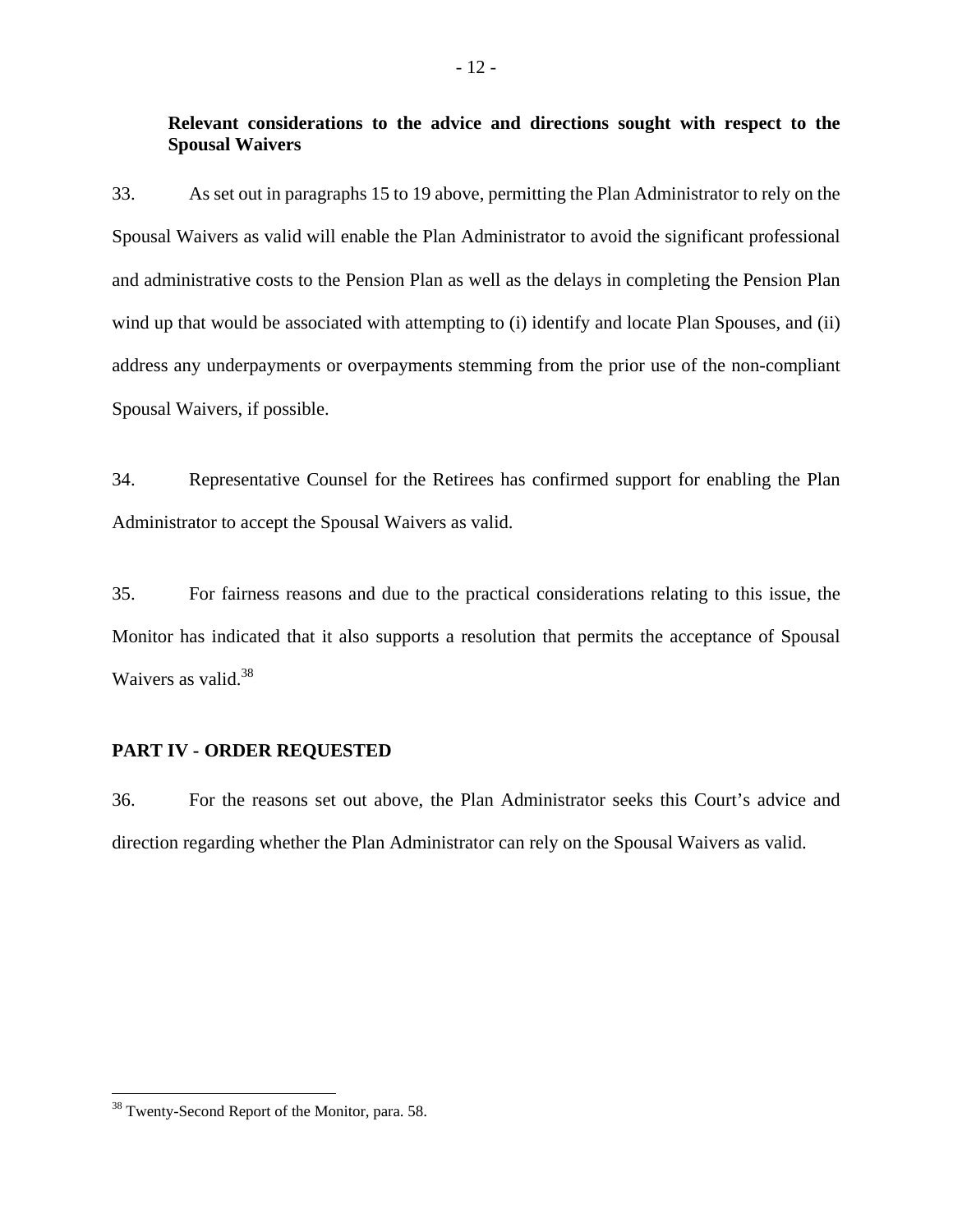ALL OF WHICH IS RESPECTFULLY SUBMITTED this 26<sup>th</sup> day of October, 2018.

Blake, Cassels + Graydon LLP

**BLAKE, CASSELS & GRAYDON LLP Barristers & Solicitors 199 Bay Street Suite 4000, Commerce Court West Toronto ON M5L 1A9** 

**Michael Barrack Kathryn Bush Pamela Huff** 

Lawyers for Morneau Shepell Ltd., in its capacity as Administrator for the Sears Canada Inc. Registered Retirement Plan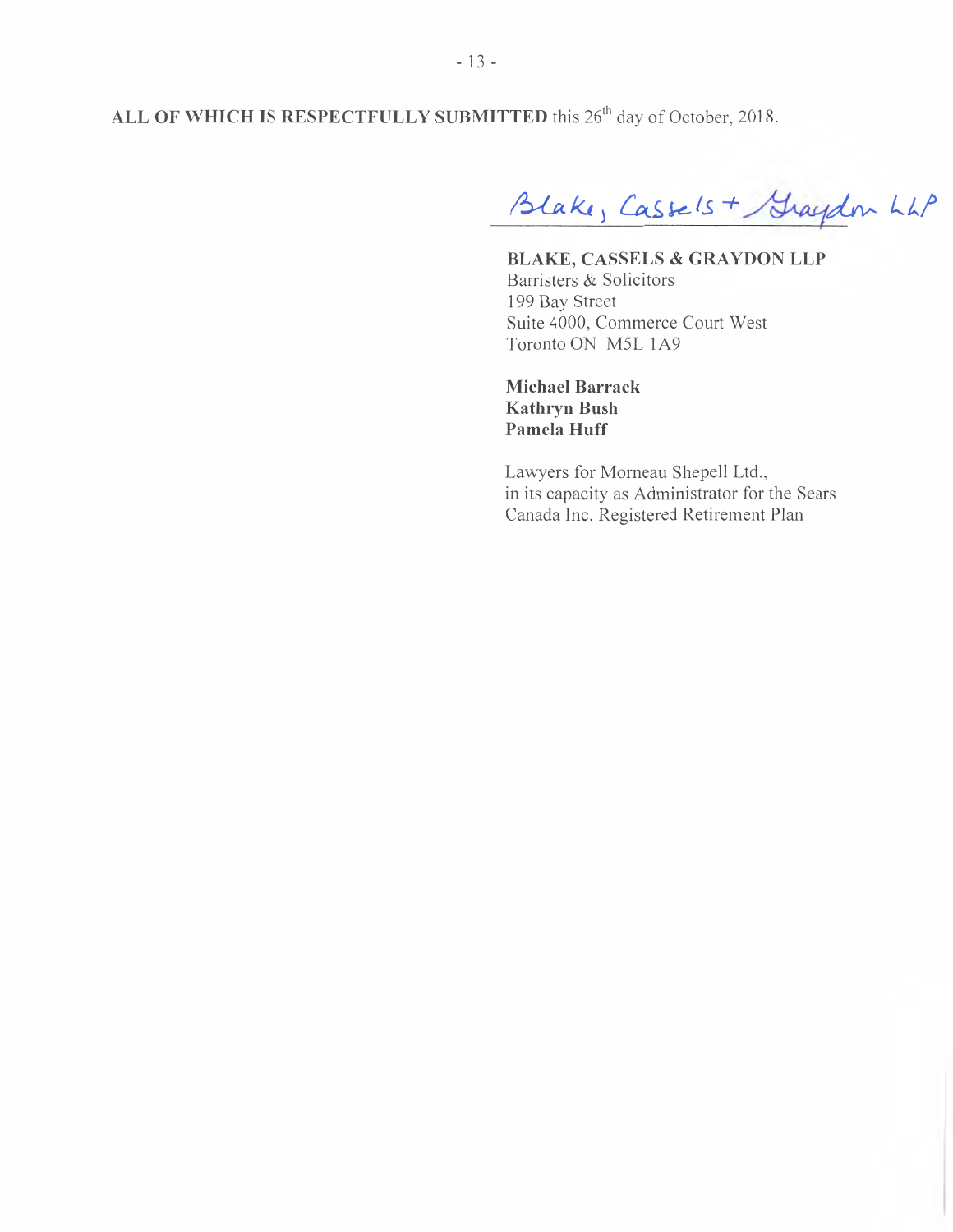# **SCHEDULE "A"**

### **AUTHORITIES**

# **Tab**

- 1. *Ted Leroy Trucking [Century Services] Ltd., Re*, 2010 SCC 60
- 2. *Lehndorff General Partner Ltd., Re*, [1993] O.J. No. 14 (Gen. Div.)
- 3. *Stelco Inc., Re* (2005), 75 O.R. (3d) 5
- 4. *Canadian Red Cross Society/Société canadienne de la Croix-Rouge, Re*, 1998 CanLII 14907 (ON SC)
- 5. *Canwest Global Communications Corp., Re*, 2011 ONSC 2215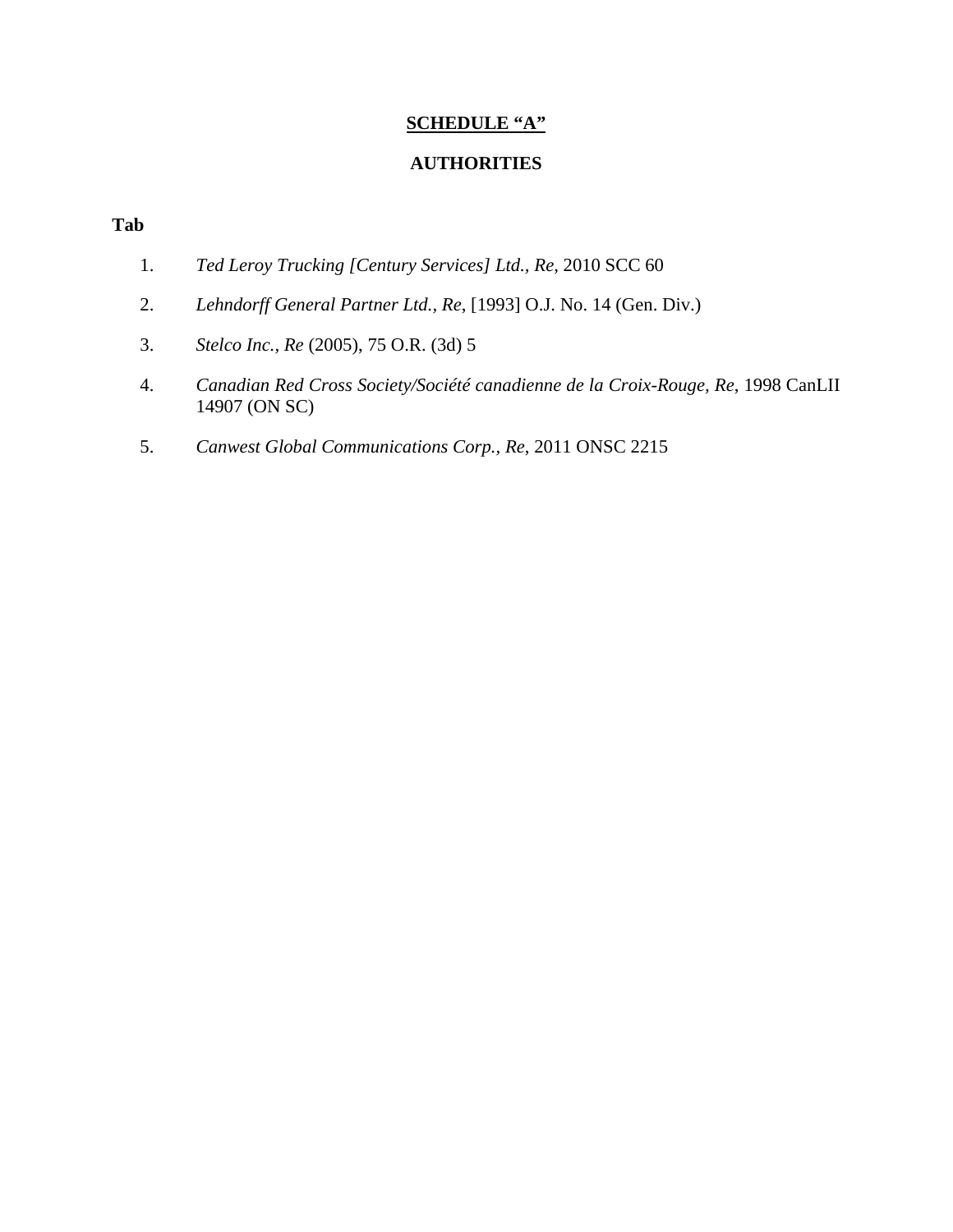# **SCHEDULE "B"**

# **TEXT OF STATUTES, REGULATIONS & BY - LAWS**

# *Pension Benefit Act***, R.S.C., 1985, c. C-36, s. 46**

### **Waiver of joint and survivor pension benefit**

**46** (1) The persons entitled to a joint and survivor pension benefit may waive the entitlement to receive payment of pension benefits in the form of a joint and survivor pension by delivering to the administrator of the pension plan or, in the case of a deferred life annuity, to the insurance company a written waiver in the form approved by the Superintendent or a certified copy of a domestic contract containing the waiver.

### **Time**

(2) The waiver is not effective unless the following condition is satisfied:

- 1. For a written waiver in the form approved by the Superintendent, the form is dated and signed within the 12 months preceding commencement of payment of the pension benefit and is delivered to the administrator or insurance company within that 12-month period.
- 2. For a certified copy of a domestic contract, the certified copy is delivered to the administrator or insurance company within the 12 months preceding commencement of payment of the pension benefit.

### **Cancellation of waiver**

(3) Persons who have delivered a waiver may jointly cancel it by delivering a written and signed notice of cancellation to the administrator or the insurance company, as the case may be, before the commencement of payment of the pension benefit.

### *Companies' Creditors Arrangement Act***, R.S.C., 1985, c. C-36, s. 11**

### **General power of court**

**11** Despite anything in the *Bankruptcy and Insolvency Act* or the *Winding-up and Restructuring Act*, if an application is made under this Act in respect of a debtor company, the court, on the application of any person interested in the matter, may, subject to the restrictions set out in this Act, on notice to any other person or without notice as it may see fit, make any order that

it considers appropriate in the circumstances.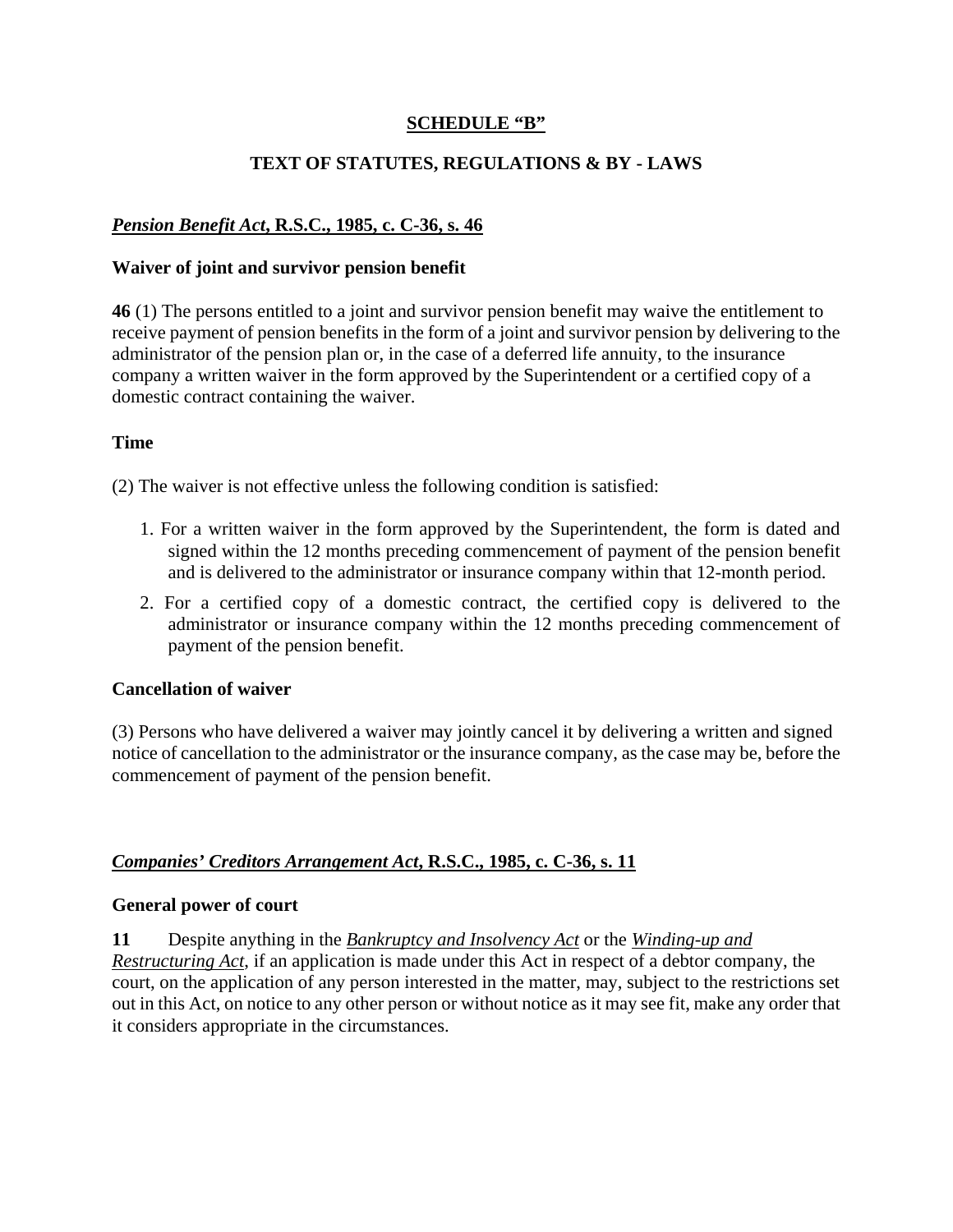# **SCHEDULE "C"**

# **SUPPLEMENTARY E-SERVICE LIST**

# *Alberta*

Fredericton, New Brunswick

| Alberta Treasury Board and Finance<br>Pensions<br>Financial Sector Regulation and Policy (FSRP)<br>Room 402, Terrace Building<br>$9515 - 107$ Street<br>Edmonton, Alberta<br><b>T5K 2C3</b> | employment.pensions@gov.ab.ca |
|---------------------------------------------------------------------------------------------------------------------------------------------------------------------------------------------|-------------------------------|
| Paul Owens, Deputy Superintendent                                                                                                                                                           | paul.owens@gov.ab.ca          |
| <b>British Columbia</b>                                                                                                                                                                     |                               |
| <b>British Columbia Financial Institutions</b><br>Commission<br>2800 – 555 West Hastings Street<br>Vancouver, BC<br><b>V6B 4N6</b>                                                          | FICOM@ficombc.ca              |
| Michael Peters, Superintendent                                                                                                                                                              | michael.peters@ficombc.ca     |
| <b>Manitoba</b>                                                                                                                                                                             |                               |
| Office of the Superintendent – Pension<br>Commission<br>$1004 - 401$ York Avenue<br>Winnipeg, Manitoba<br><b>R3C 0P8</b>                                                                    | pensions@gov.mb.ca            |
| Linda Buchanan, Superintendent                                                                                                                                                              | linda.buchanan@gov.mb.ca      |
| <b>New Brunswick</b>                                                                                                                                                                        |                               |
| Pensions (Division)<br><b>Financial and Consumer Services Commission</b><br><b>Andal Building</b><br>225 King Street, Room 200                                                              | info@fcnb.ca                  |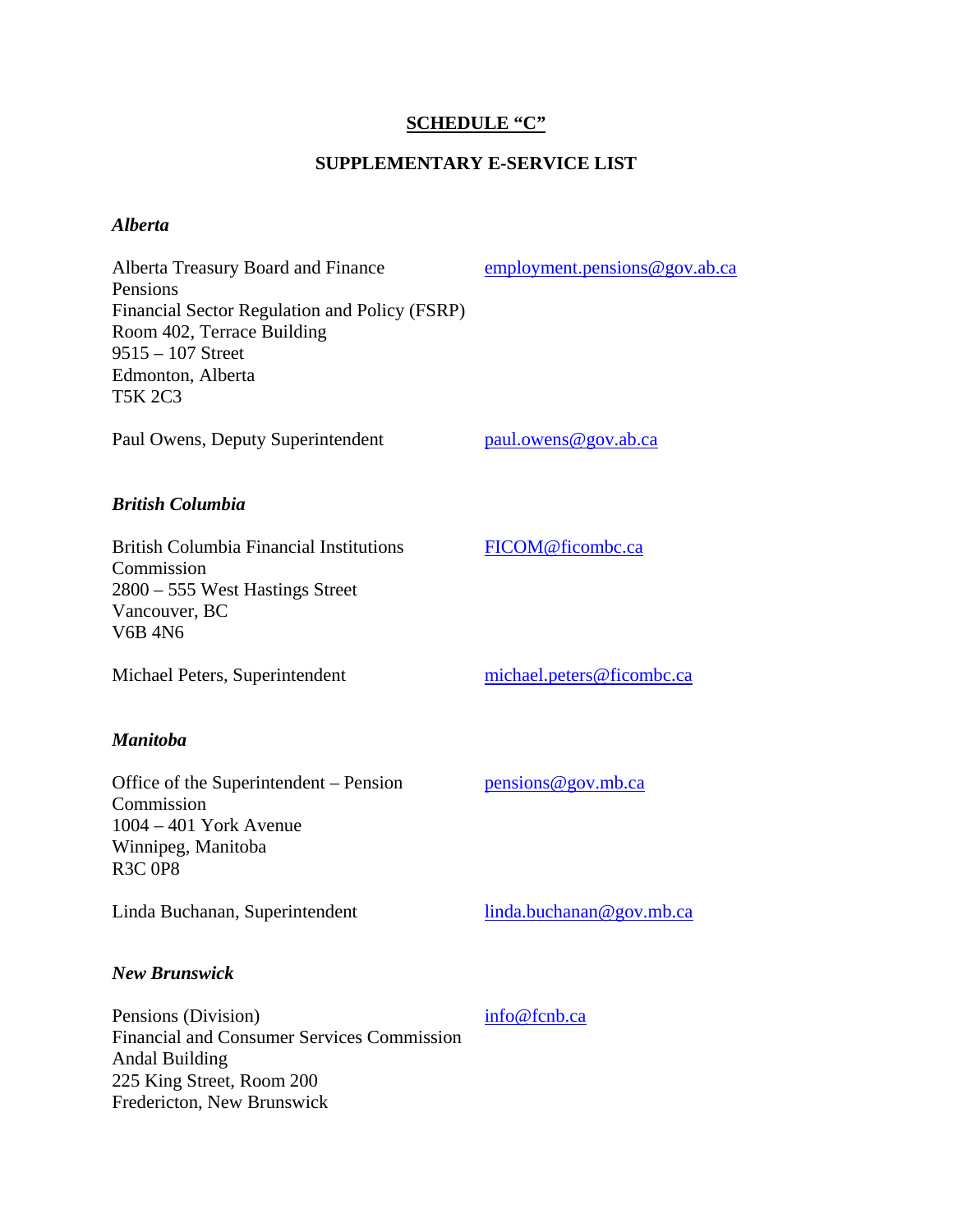### *Nova Scotia*

Finance and Treasury Board Pension Regulation Division 1723 Hollis Street,  $4^{th}$  Floor Halifax, Nova Scotia B3J 1V9

pensionreg@novascotia.ca

Paula Boyd, Superintendent paula.boyd@novascotia.ca

### *Ontario*

Financial Services Commission of Ontario (FSCO) Pension Division 5160 Yonge Street  $16<sup>th</sup>$  Floor Toronto, Ontario M2N 6L9

Brian Mills, Superintendent

### *Saskatchewan*

Financial and Consumer Affairs Authority of Saskatchewan Pensions Division Suite 601, 1919 Saskatchewan Drive Regina, Saskatchewan S4P 4H2

ken.rosenberg@paliareroland.com max.starnino@paliareroland.com lily.harmer@paliareroland.com elizabeth.rathbone@paliareroland.com

Lawyers to the Superintendent of Financial Services as Administrator of the Pension Benefits Guarantee Fund

pensions@gov.sk.ca

Leah Fichter, Director leah.Fichter@gov.sk.ca